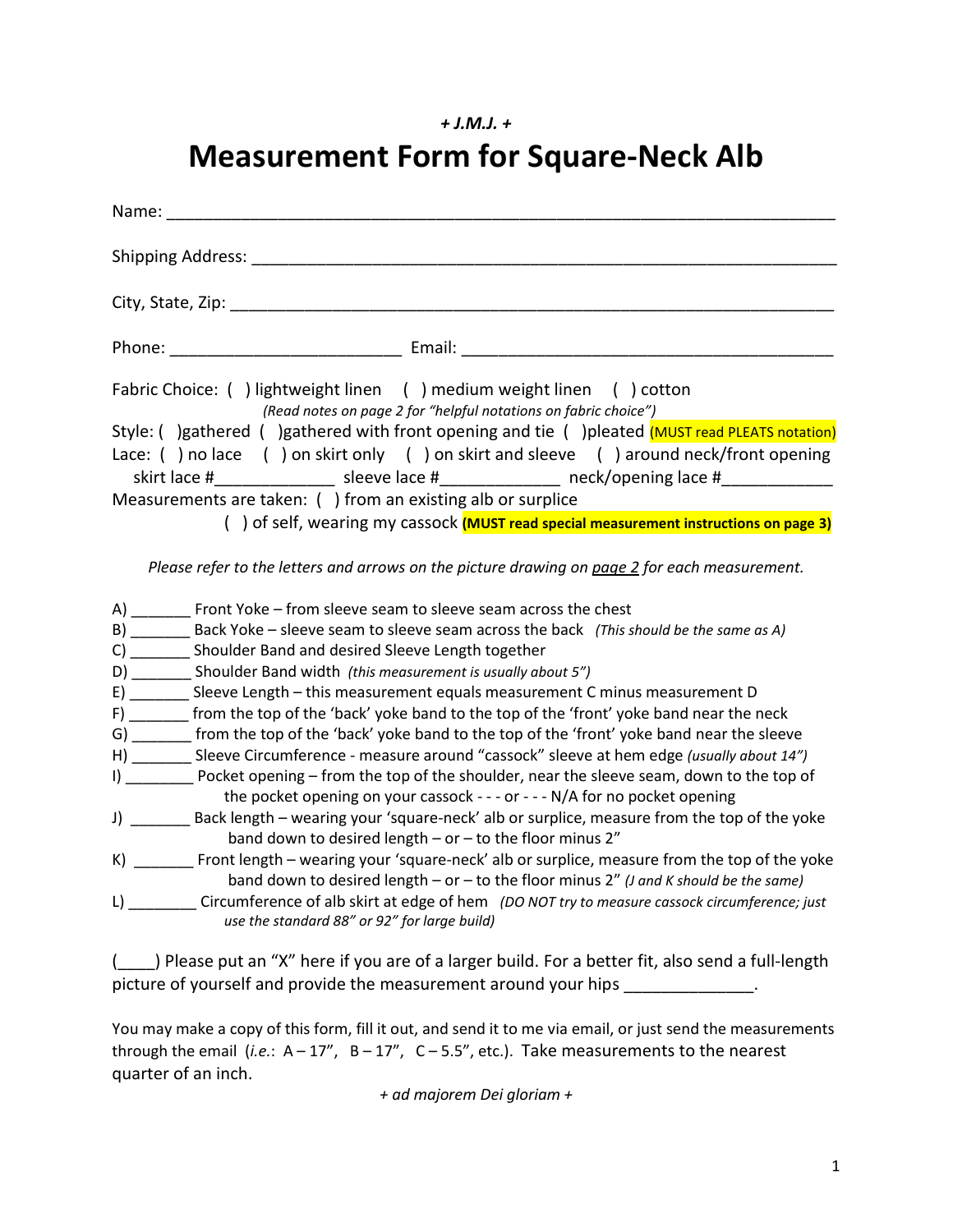

## **Helpful notations on fabric choice:**

Lightweight vs. medium weight linen:

\*\*\* The medium weight linen will obviously last longer than the lightweight because of the density due to the high thread count. Medium weight linen is especially recommended for an everyday alb since it will need to be laundered more often than a high feast alb that is worn occasionally.

\*\*\* The lightweight linen is especially recommended in three situations: a) if you'll be having hip-to-hem lace on it; b) if you'll be having delicate lace on it; or c) if you get overheated easily.

\*\*\* The 100% no-iron cotton has a wrinkle resistant agent on it so it's virtually iron free.

#### **PLEATS notations:**

\*\*\* Pleats are very sharp and crisp looking, but will require more work to keep them looking that way. Pleats on a garment made of man-made synthetic fibers like polyester hold very well. But this is not true for the 100% natural fibers such as the linen or the cotton that I use. The pleats will stay in nicely at the top, but eventually will not hold the creased lines as it goes down. It will just fall into soft folds. And this is especially true of the cotton that I use because it is treated with an anti-wrinkle agent, so it will naturally resist any permanent folds. So be aware of this if you are ordering a pleated alb.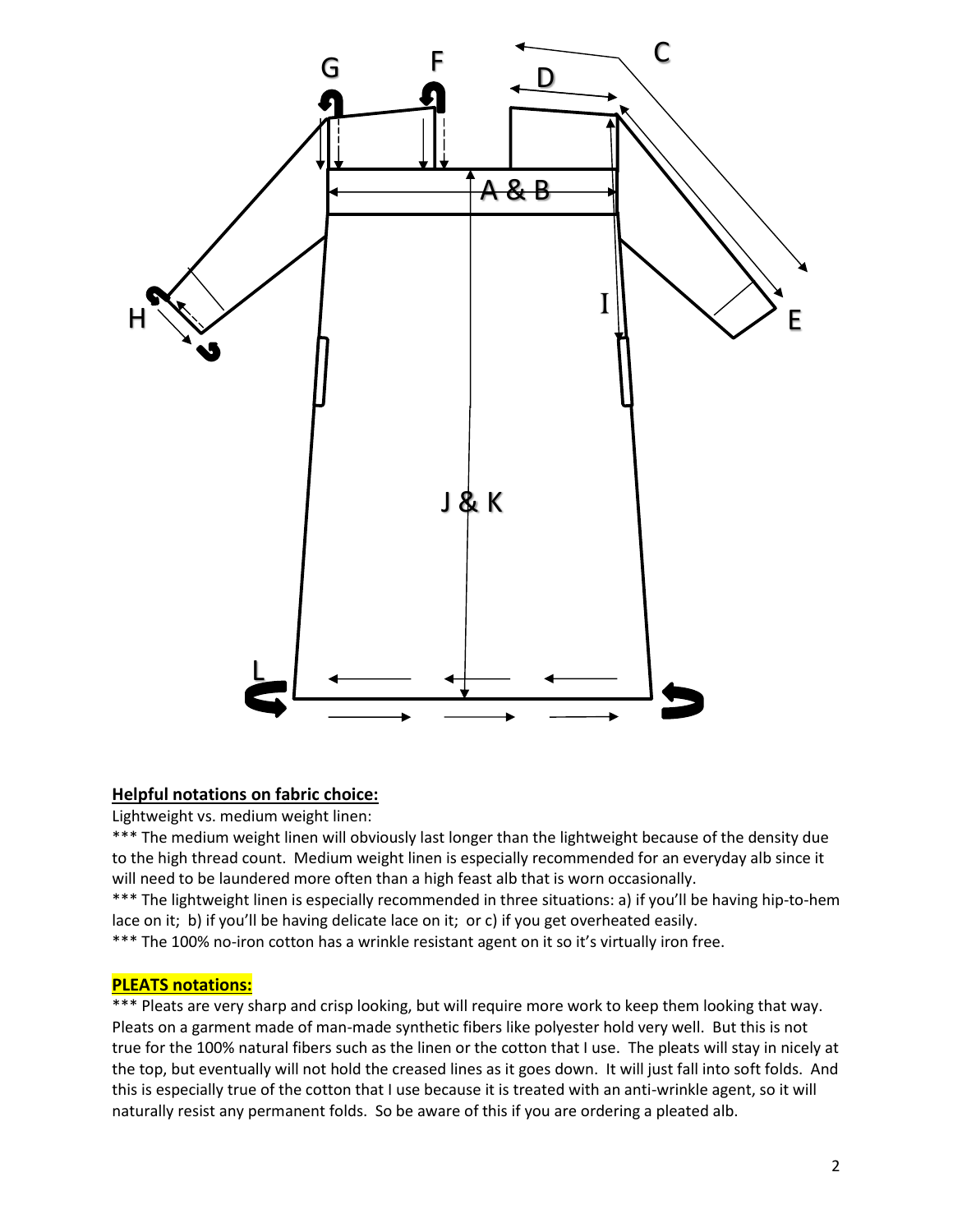## **Helpful notations when measuring from an existing alb or surplice:**

**It's much more accurate** if you can take the measurements from an existing alb or surplice that fits you well, most especially if it fits across your chest nicely. You can tell if it fits well by looking at the shoulder bands. The top of the armhole seam should pretty much match up with the armhole seam of your cassock.

- If the shoulder band is hanging down off your shoulders, then the "yoke bands" are too wide.
	- So decrease the measurement you write for A and B accordingly.
- If it's kind of tight when you raise your arms, then the "yoke bands" are too short. So increase the measurement you write for A and B accordingly.
- If the sleeve or hem lengths are not perfect, just add or subtract accordingly.
- However, if the alb or surplice really doesn't fit very well, don't use it! Refer to the notations below for "measurements of self, wearing cassock."

## **Helpful notations when taking measurements of self, wearing cassock:**

Put a piece of masking tape:

#1. across your entire chest above or below (whichever you prefer) the second button of your cassock

#2. across your back, the same distance down from your shoulders as the tape on the front

#3. over your shoulder at the sleeve seam from one piece of masking tape to the other

#4. over your shoulder, from one piece of masking tape to the other, 1" to 1.5" away from cassock collar The tape is your measuring guide for all measurements except H & K. Consequently, it is **vitally** important that the masking tapes are properly placed to obtain accurate measurements.

**For measurements A and B:** Measure from sleave seam to sleave seam across the top of masking tape #1 and #2.

**For measurement C:** From masking tape #4 to desired sleeve length, with arms hanging at your side; keep measuring tape in place for measurement D.

**For measurement D:** If you moved the measuring tape from taking measurement C, put the measuring tape back in the same position. Look at the measurement at your sleeve seam (Tape #3).

**For measurement E:** No need to measure, just subtract measurement D from measurement C.

**For measurement F:** From the top of the back 'masking tape' (#2), over your shoulder, to the top of the front 'masking tape' (#1), near the neck (Tape #4).

**For measurement G:** From the top of the back 'masking tape' (#2), over your shoulder, to the top of the front 'masking tape' (#1), at the sleeve seam (Tape #3).

**For measurement H:** Measure around "cassock" sleeve at hem edge *(This is usually about 14").*

**For measurement I:** From the top of the shoulder, near the sleeve seam, down to the top of the pocket opening on your cassock - - - or - - - N/A for no pocket opening.

**For measurements J and K:** Measure from the top of masking tape #1, down to the desired length. Measurements J & K should be the same for this style of alb because they both begin the same distance down from the top of your shoulder.

**For measurement L:** DO NOT try to measure cassock circumference; just use the standard 88" or 92" for large build.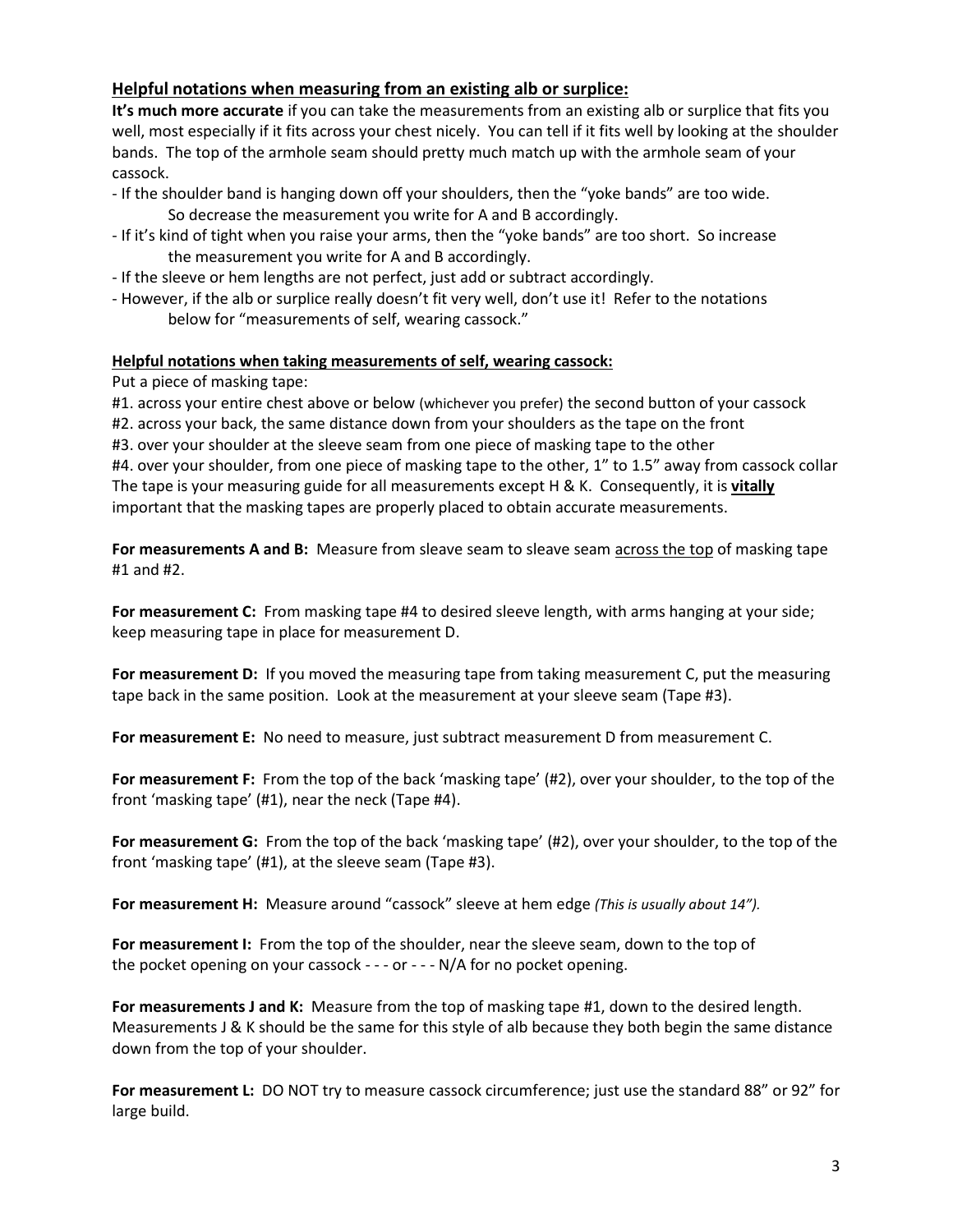# **Caring for your linen garment:**

\*\*\*Dry cleaning is recommended by manufacturer. It is highly recommended especially if you have lace on the garment. If you send your garment out to be cleaned, ask the cleaner to wash it in water rather than in dry cleaning fluid – it will be more effective and is better for the fabric.

\*\*\* Hand washing is the next best option. Use cold water and a mild detergent. Avoid strong detergents, especially concentrated forms or ones with optical whiteners, bleach, or alkalis. Absolutely NO BLEACHES. Try to use detergents like Le Blanc Linen Wash or Seventh Generation, that do not contain optical whiteners. Stains should be treated individually.

\*\*\*If needed, you may use a washing machine that does not have an agitator. Use cold water and the most gentle cycle available; for example, the "Hand Wash" cycle. We recommend using the extra rinse option to ensure all detergent is removed, which will prolong the life of the garment.

\*\*\* Do not put garment in the dryer! Hang dry, but not in the intense, direct sunlight if drying it outside.

\*\*\* It is best to press the garment while still damp. If this is not possible you can spray it with water. Use a hot iron on the "linen" setting with the steam setting turned OFF. Avoid letting the iron remain on one spot to avoid scorching. Move the iron in a constant gentle motion.

## **Treating stains:**

Immediately treat a stain by using Shout or Spray-N-Wash or something similar. Lay your garment on a clean towel, and with a washcloth, rub it gently and briefly so as to not rub a hole in the fabric. Rinse it well to remove all of the stain remover. Put it between dry towels or washcloths to absorb the excess moisture. DO NOT ring the linen! If it is still too wet, do not iron over it because it will scorch easily. Then you will have another stain to treat!!! (LOL) Or if the stain did not get completely removed, treat it again BEFORE ironing the garment because heat sets stains.

## **Pressing your linen garment:**

It is best/easiest to press the garment while it's still a little damp. lf this is not possible, you can spray it with water. It's much handier if you have a spray bottle of water rather than spraying from the iron. Use a hot iron on the "linen" setting. Avoid letting the iron remain on one spot to avoid scorching. Move the iron in a constant, but gentle motion.

Begin with the neckband/shoulder bands. Next iron the sleeves – front and back. Then do the skirt last.

Be careful not to keep ironing for too long of a period of time, as the iron needs to be set upright every so often. If you keep it down for too long, it will start spitting out calcified water which will stain the fabric. If you feel you've kept the iron down for too long, make sure that as you lift it up, you move it away from the fabric so the calcified water that is spitting out does not go on your fabric. If this should happen, DO NOT iron over the stain because heat will set it in!!! Immediately treat it according to the instructions given above on treating stains. If the stain spot is still too wet, do not iron over it just yet; finish ironing the rest of the garment and come back to that spot when it is drier. If you iron over it while it is still too wet, it will scorch easily. Then you will have another stain to treat!!! (LOL) Or if the stain did not get completely removed, treat it again BEFORE ironing the rest of the garment.

Let it hang until it is completely dry. You'll notice that it still looks a bit wrinkled even after ironing it and hanging it to dry. You can leave it as it is, or if you want it really sharp and crisp, iron the garment again but do not spritz with water. Use the linen setting with NO steam - in other words, a "dry" iron.

## **Caring for your cotton garment:**

\*\*\* Machine washing is fine as long as it does not have lace on it. If it does, you'll want to hand wash it to preserve the lace!